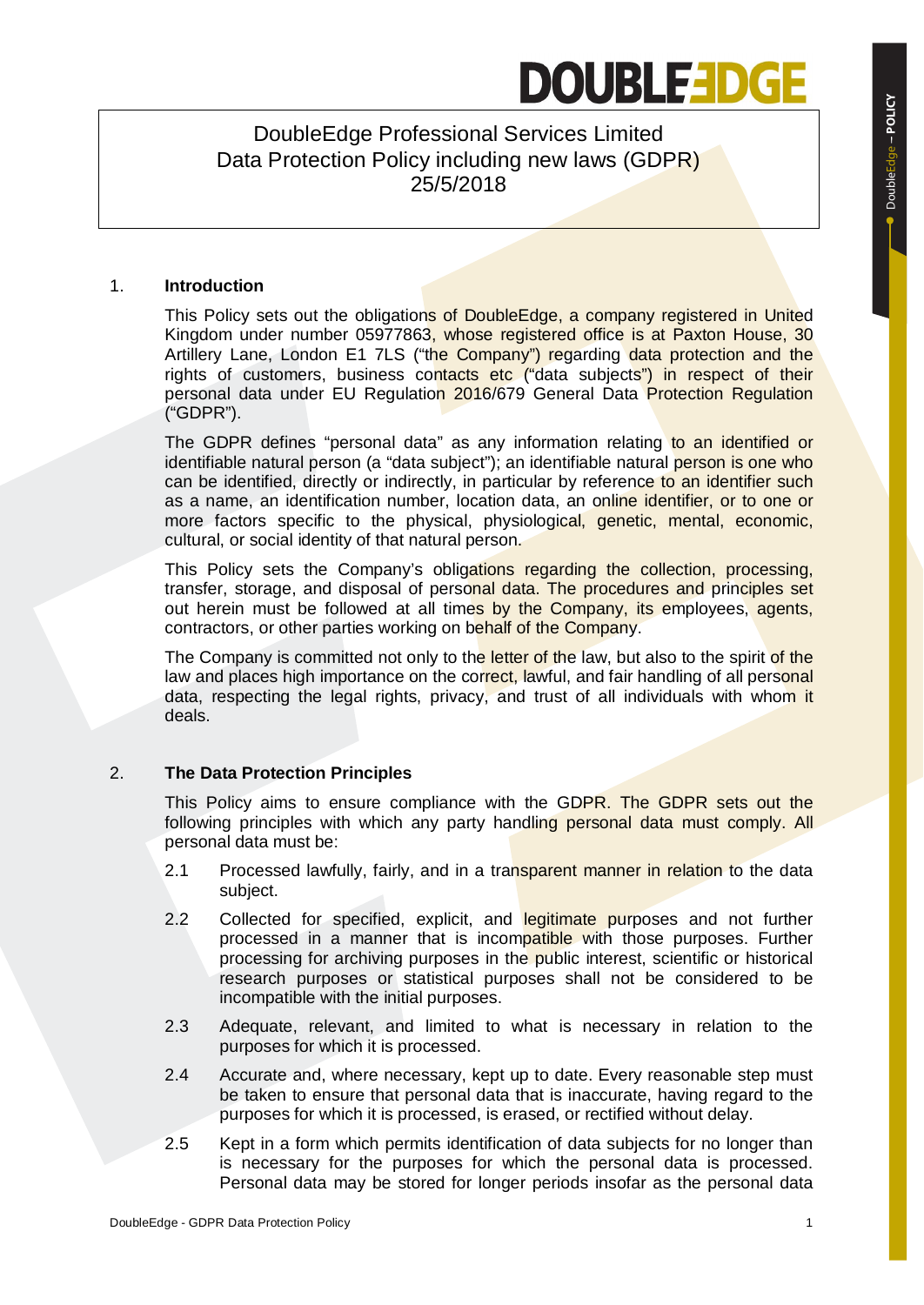# OURLED

will be processed solely for archiving purposes in the public interest, scientific or historical research purposes, or statistical purposes, subject to implementation of the appropriate technical and organisational measures required by the GDPR in order to safeguard the rights and freedoms of the data subject.

2.6 Processed in a manner that ensures appropriate security of the personal data, including protection against unauthorised or unlawful processing and against accidental loss, destruction, or damage, using appropriate technical or organisational measures.

### 3. **The Rights of Data Subjects**

The GDPR sets out the following rights applicable to data subjects (please refer to the parts of this policy indicated for further details):

- 3.1 The right to be informed (Part 12).
- 3.2 The right of access (Part 13);
- 3.3 The right to rectification (Part 14);
- 3.4 The right to erasure (also known as the 'right to be forgotten') (Part 15);
- 3.5 The right to restrict processing (Part 16);
- 3.6 The right to data portability (Part 17);
- 3.7 The right to object (Part 18); and
- 3.8 Rights with respect to automated decision-making and profiling (Parts 19 and 20).

### 4. **Lawful, Fair, and Transparent Data Processing**

- 4.1 The GDPR seeks to ensure that personal data is processed lawfully, fairly, and transparently, without adversely affecting the rights of the data subject. The GDPR states that processing of personal data shall be lawful if at least one of the following applies:
	- 4.1.1 The data subject has given consent to the processing of their personal data for one or more specific purposes;
	- 4.1.2 The processing is necessary for the performance of a contract to which the data subject is a party, or in order to take steps at the request of the data subject prior to entering into a contract with them;
	- 4.1.3 The processing is necessary for compliance with a legal obligation to which the data controller is subject;
	- 4.1.4 The processing is necessary to protect the vital interests of the data subject or of another natural person;
	- 4.1.5 The processing is necessary for the performance of a task carried out in the public interest or in the exercise of official authority vested in the data controller; or
	- 4.1.6 The processing is necessary for the purposes of the legitimate interests pursued by the data controller or by a third party, except where such interests are overridden by the fundamental rights and freedoms of the data subject which require protection of personal data, in particular where the data subject is a child.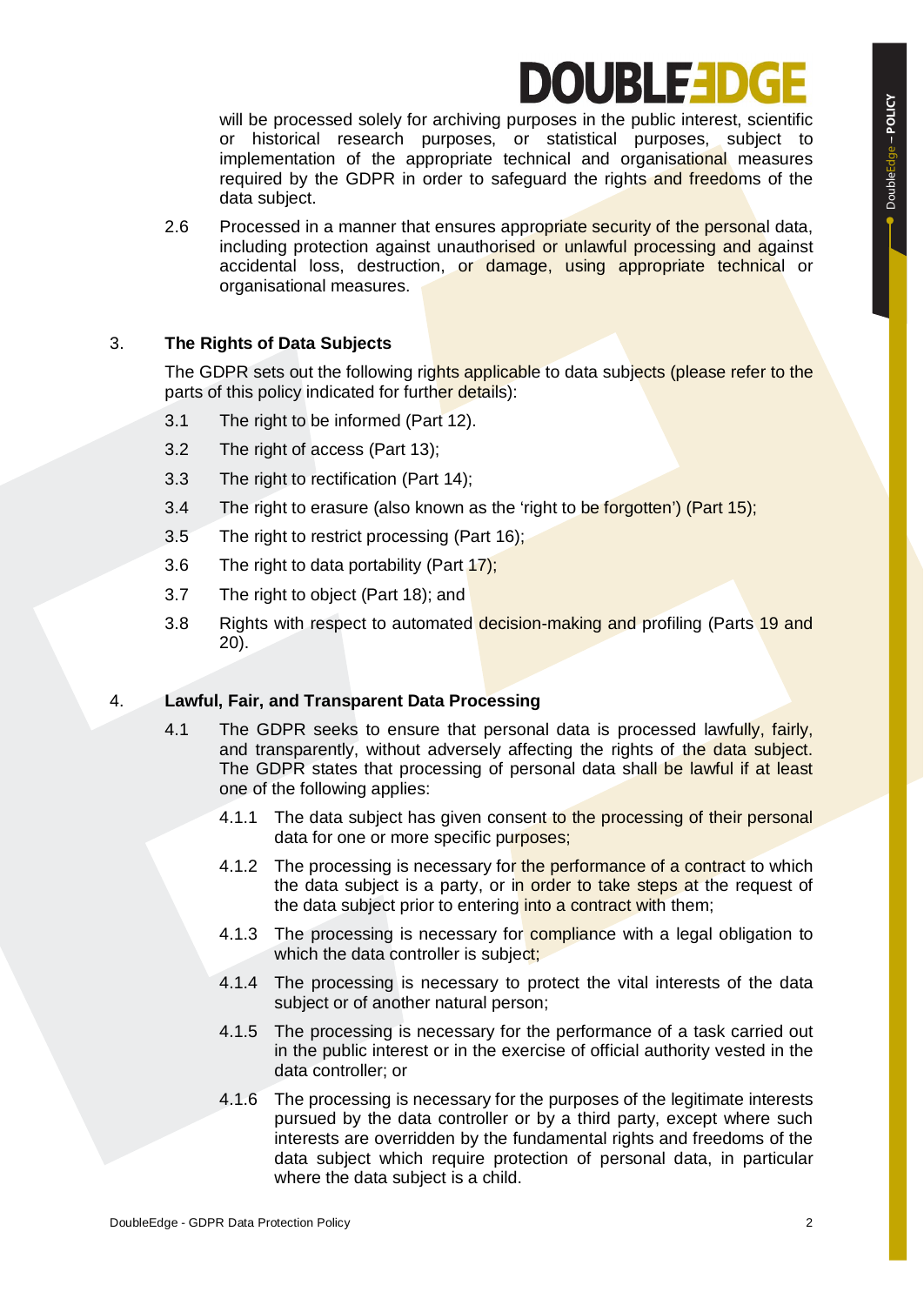# OURLED

- 4.2 **[**If the personal data in question is "special category data" (also known as "sensitive personal data") (for example, data concerning the data subject's race, ethnicity, politics, religion, trade union membership, genetics, biometrics (if used for ID purposes), health, sex life, or sexual orientation), at least one of the following conditions must be met:
	- 4.2.1 The data subject has given their explicit consent to the processing of such data for one or more specified purposes (unless EU or EU Member State law prohibits them from doing so);
	- 4.2.2 The processing is necessary for the purpose of carrying out the obligations and exercising specific rights of the data controller or of the data subject in the field of employment, social security, and social protection law (insofar as it is authorised by EU or EU Member State law or a collective agreement pursuant to EU Member State law which provides for appropriate safeguards for the fundamental rights and interests of the data subject);
	- 4.2.3 The processing is necessary to protect the vital interests of the data subject or of another natural person where the data subject is physically or legally incapable of giving consent;
	- 4.2.4 The data controller is a foundation, association, or other non-profit body with a political, philosophical, religious, or trade union aim, and the processing is carried out in the course of its legitimate activities, provided that the processing relates solely to the members or former members of that body or to persons who have regular contact with it in connection with its purposes and that the personal data is not disclosed outside the body without the consent of the data subjects;
	- 4.2.5 The processing relates to personal data which is clearly made public by the data subject;
	- 4.2.6 The processing is necessary for the conduct of legal claims or whenever courts are acting in their judicial capacity;
	- 4.2.7 The processing is necessary for substantial public interest reasons, on the basis of EU or EU Member State law which shall be proportionate to the aim pursued, shall respect the essence of the right to data protection, and shall provide for suitable and specific measures to safeguard the fundamental rights and interests of the data subject;
	- 4.2.8 The processing is necessary for the purposes of preventative or occupational medicine, for the assessment of the working capacity of an employee, for medical diagnosis, for the provision of health or social care or treatment, or the management of health or social care systems or services on the basis of EU or EU Member State law or pursuant to a contract with a health professional, subject to the conditions and safeguards referred to in Article 9(3) of the GDPR;
	- 4.2.9 The processing is necessary for public interest reasons in the area of public health, for example, protecting against serious cross-border threats to health or ensuring high standards of quality and safety of health care and of medicinal products or medical devices, on the basis of EU or EU Member State law which provides for suitable and specific measures to safeguard the rights and freedoms of the data subject (in particular, professional secrecy); or
	- 4.2.10 The processing is necessary for archiving purposes in the public interest, scientific or historical research purposes, or statistical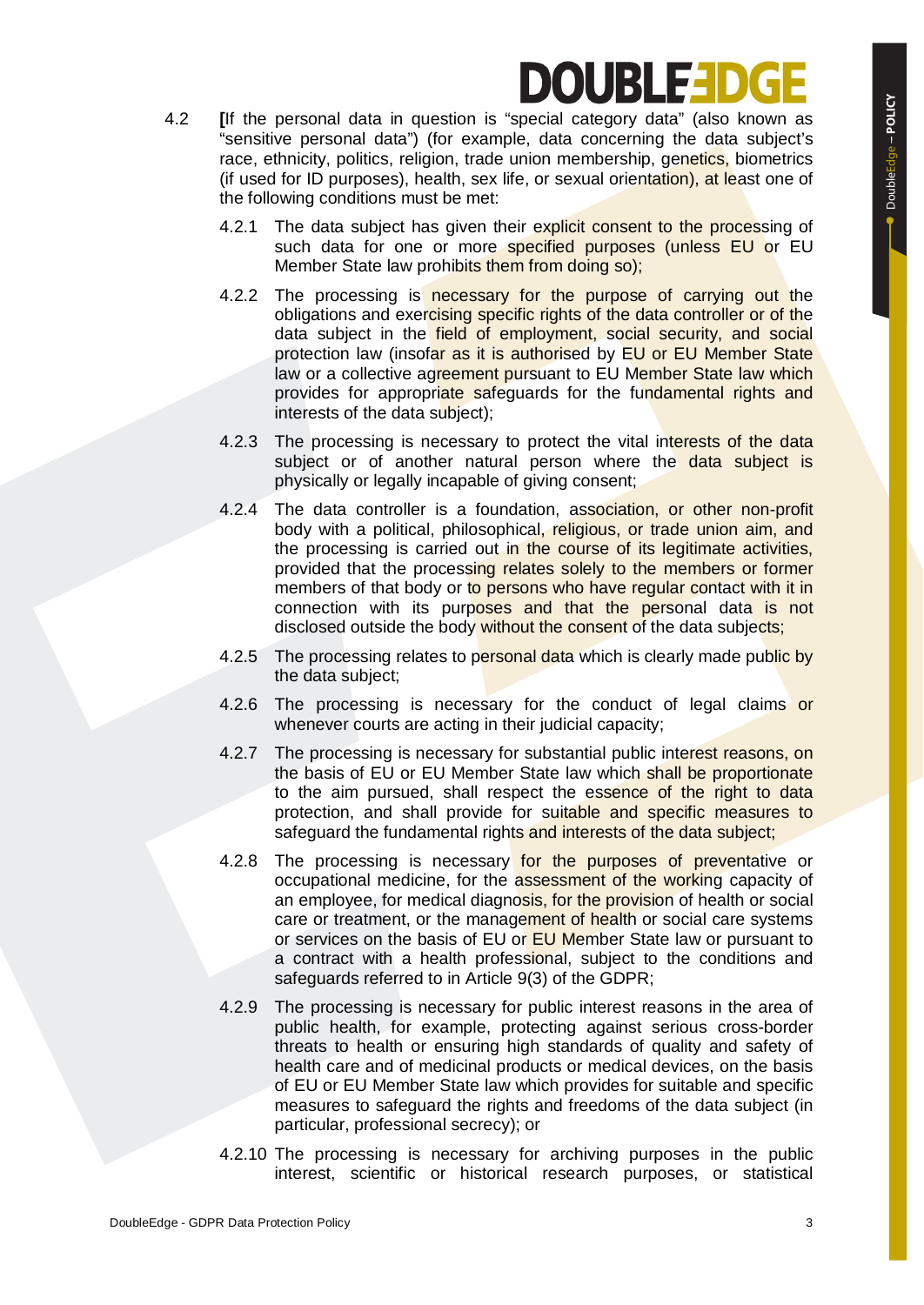# OURLEL

purposes in accordance with Article 89(1) of the GDPR based on EU or EU Member State law which shall be proportionate to the aim pursued, respect the essence of the right to data protection, and provide for suitable and specific measures to safeguard the fundamental rights and the interests of the data subject.**]**

#### 5. **Specified, Explicit, and Legitimate Purposes**

- 5.1 The Company collects and processes the personal data set out in Part 21 of this Policy. This includes:
	- 5.1.1 Personal data obtained from third parties
- 5.2 The Company only collects, processes, and holds personal data for the specific purposes set out in Part 21 of this Policy (or for other purposes expressly permitted by the GDPR).
- 5.3 Data subjects are kept informed at all times of the purpose or purposes for which the Company uses their personal data. Please refer to Part 12 for more information on keeping data subjects informed.

#### 6. **Adequate, Relevant, and Limited Data Processing**

The Company will only collect and process personal data for and to the extent necessary for the specific purpose or purposes of which data subjects have been informed (or will be informed) as under Part 5, above, and as set out in Part 21, below.

#### 7. **Accuracy of Data and Keeping Data Up-to-Date**

- 7.1 The Company shall ensure that all personal data collected, processed, and held by it is kept accurate and up-to-date. This includes, but is not limited to, the rectification of personal data at the request of a data subject, as set out in Part 14, below.
- 7.2 The accuracy of personal data shall be checked when it is collected and at regular intervals thereafter. If any personal data is found to be inaccurate or out-of-date, all reasonable steps will be taken without delay to amend or erase that data, as appropriate.

#### 8. **Data Retention**

- 8.1 The Company shall not keep personal data for any longer than is necessary in light of the purpose or purposes for which that personal data was originally collected, held, and processed.
- 8.2 When personal data is no longer required, all reasonable steps will be taken to erase or otherwise dispose of it without delay.
- 8.3 For full details of the Company's approach to data retention, including retention periods for specific personal data types held by the Company, please refer to our Data Retention Policy.

#### 9. **Secure Processing**

The Company shall ensure that all personal data collected, held, and processed is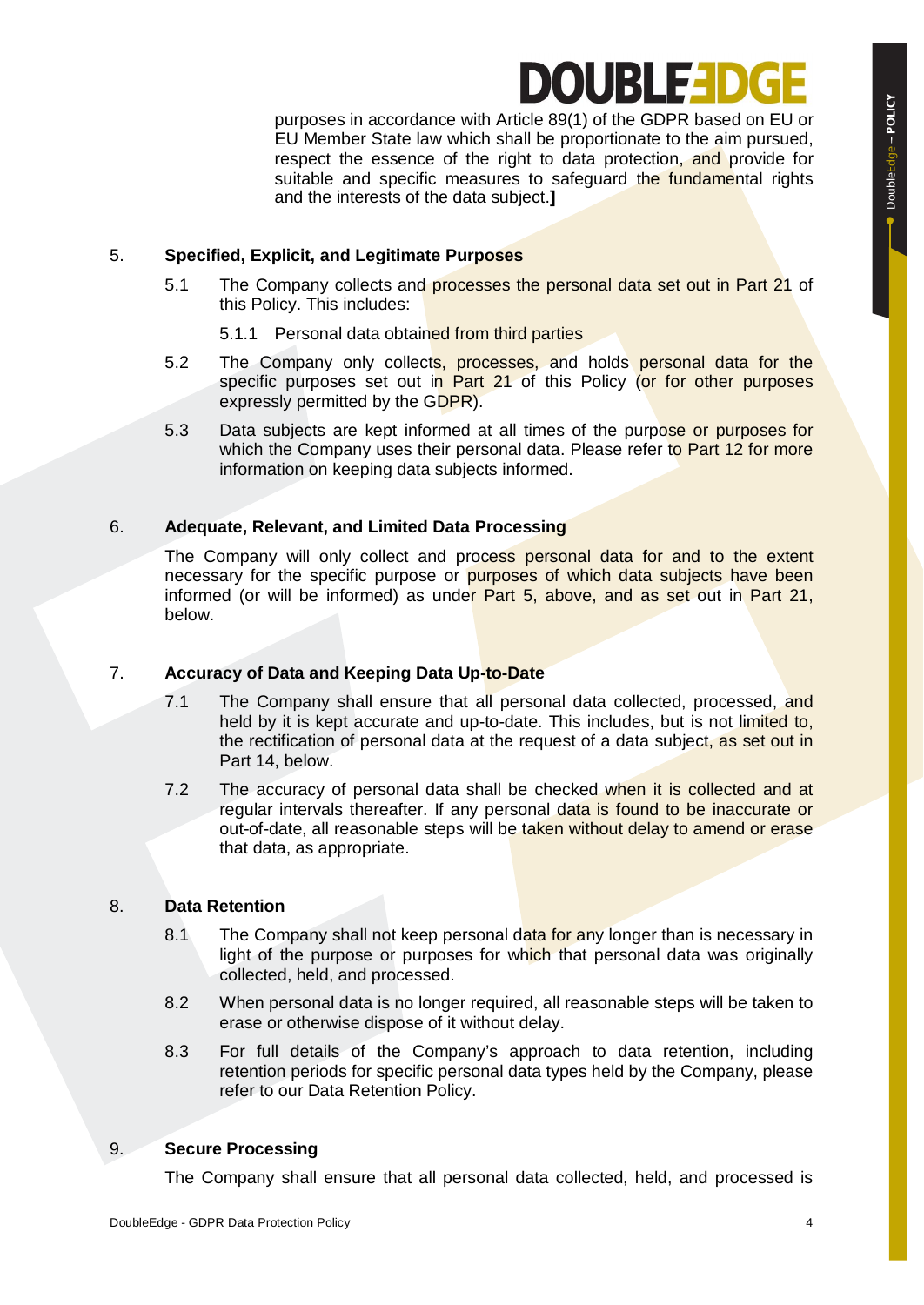# OURLED

kept secure and protected against unauthorised or unlawful processing and against accidental loss, destruction, or damage. Further details of the technical and organisational measures which shall be taken are provided in Parts 22 to 27 of this Policy.

#### 10. **Accountability and Record-Keeping**

- 10.1 The company does not currently have a Data Protection Office but with regards any issues or questions arising from Data Protection, please refer to Alison Rule.
- 10.2 The Data Protection Office shall be responsible for overseeing the implementation of this Policy and for monitoring compliance with this Policy, the Company's other data protection-related policies, and with the GDPR and other applicable data protection legislation.
- 10.3 The Company shall keep written internal records of all personal data collection, holding, and processing, which shall incorporate the following information:
	- 10.3.1 The name and details of the Company, its Data Protection Office, and any applicable third-party data processors;
	- 10.3.2 The purposes for which the Company collects, holds, and processes personal data;
	- 10.3.3 Details of the categories of personal data collected, held, and processed by the Company, and the categories of data subject to which that personal data relates;
	- 10.3.4 Details of any transfers of personal data to non-EEA countries including all mechanisms and security safeguards;
	- 10.3.5 Details of how long personal data will be retained by the Company and
	- 10.3.6 Detailed descriptions of all technical and organisational measures taken by the Company to ensure the security of personal data.

#### 11. **Data Protection Impact Assessments**

- 11.1 The Company shall carry out Data Protection Impact Assessments for any and all new projects and/or new uses of personal data which involve the use of new technologies and the processing involved is likely to result in a high risk to the rights and freedoms of data subjects under the GDPR.
- 11.2 Data Protection Impact Assessments shall be overseen by the Data Protection Officer and shall address the following:
	- 11.2.1 The type(s) of personal data that will be collected, held, and processed;
	- 11.2.2 The purpose(s) for which personal data is to be used;
	- 11.2.3 The Company's objectives;
	- 11.2.4 How personal data is to be used;
	- 11.2.5 The parties (internal and/or external) who are to be consulted;
	- 11.2.6 The necessity and proportionality of the data processing with respect to the purpose(s) for which it is being processed;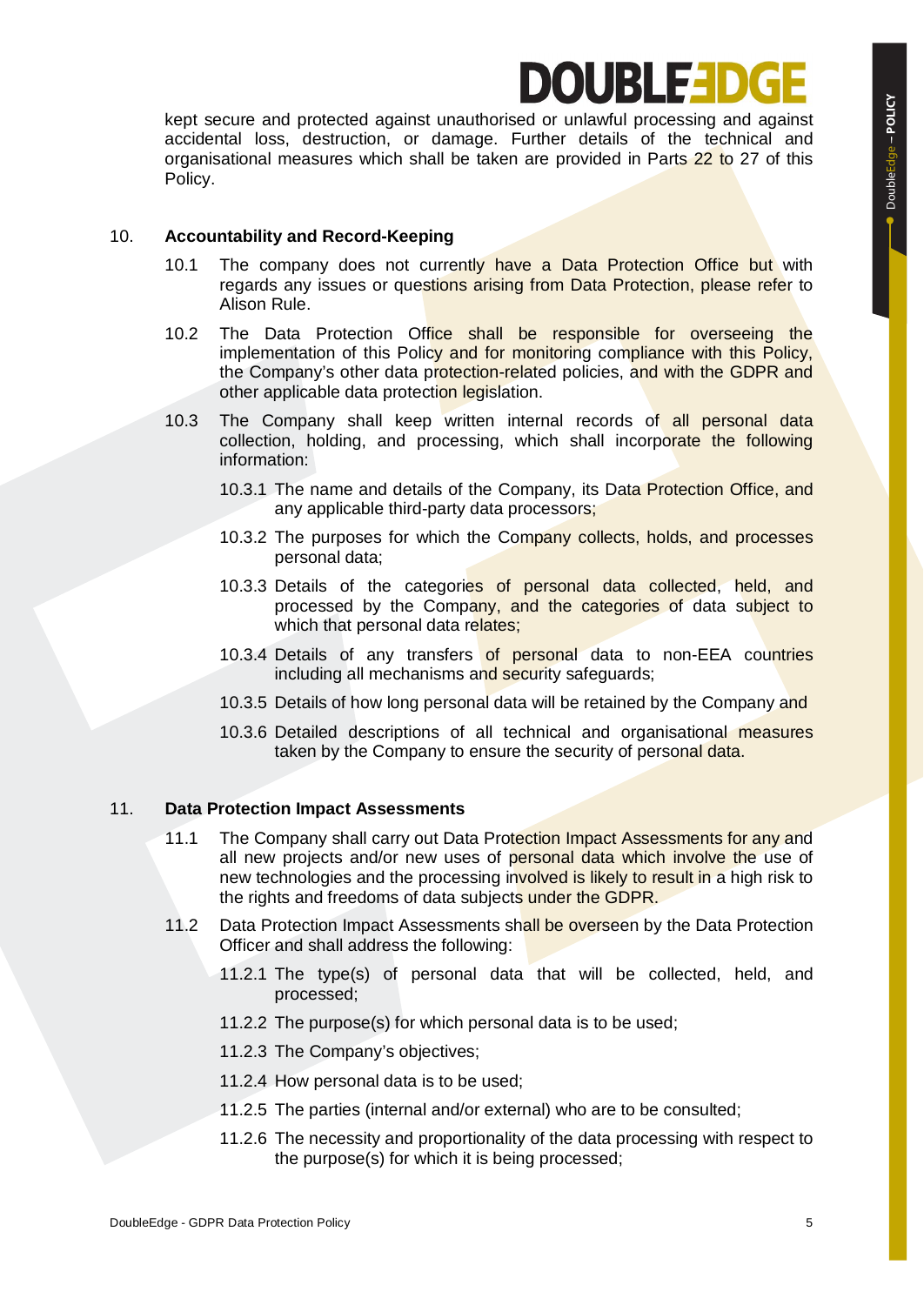# **DOUBLEEDGE**

- 11.2.7 Risks posed to data subjects;
- 11.2.8 Risks posed both within and to the Company; and
- 11.2.9 Proposed measures to minimise and handle identified risks.

#### 12. **Keeping Data Subjects Informed**

- 12.1 The Company shall provide the information set out in Part 12.2 to every data subject:
	- 12.1.1 Where personal data is collected directly from data subjects, those data subjects will be informed of its purpose at the time of collection; and
	- 12.1.2 Where personal data is obtained from a third party, the relevant data subjects will be informed of its purpose:
	- a) if the personal data is used to communicate with the data subject, when the first communication is made; or
	- b) if the personal data is to be transferred to another party, before that transfer is made; or
	- c) as soon as reasonably possible and in any event not more than one month after the personal data is obtained.
- 12.2 The following information shall be provided:
	- 12.2.1 Details of the Company including, but not limited to, the identity of its Data Protection Officer;
	- 12.2.2 The purpose(s) for which the personal data is being collected and will be processed (as detailed in Part 21 of this Policy) and the legal basis justifying that collection and processing;
	- 12.2.3 Where applicable, the legitimate interests upon which the Company is justifying its collection and processing of the personal data;
	- 12.2.4 Where the personal data is not obtained directly from the data subject, the categories of personal data collected and processed;
	- 12.2.5 Where the personal data is to be transferred to one or more third parties, details of those parties;
	- 12.2.6 Where the personal data is to be transferred to a third party that is located outside of the European Economic Area (the "EEA"), details of that transfer, including but not limited to the safeguards in place (see Part 28 of this Policy for further details);
	- 12.2.7 Details of data retention;
	- 12.2.8 Details of the data subject's rights under the GDPR;
	- 12.2.9 Details of the data subject's right to withdraw their consent to the Company's processing of their personal data at any time;
	- 12.2.10Details of the data subject's right to complain to the Information Commissioner's Office (the "supervisory authority" under the GDPR);
	- 12.2.11Where applicable, details of any legal or contractual requirement or obligation necessitating the collection and processing of the personal data and details of any consequences of failing to provide it; and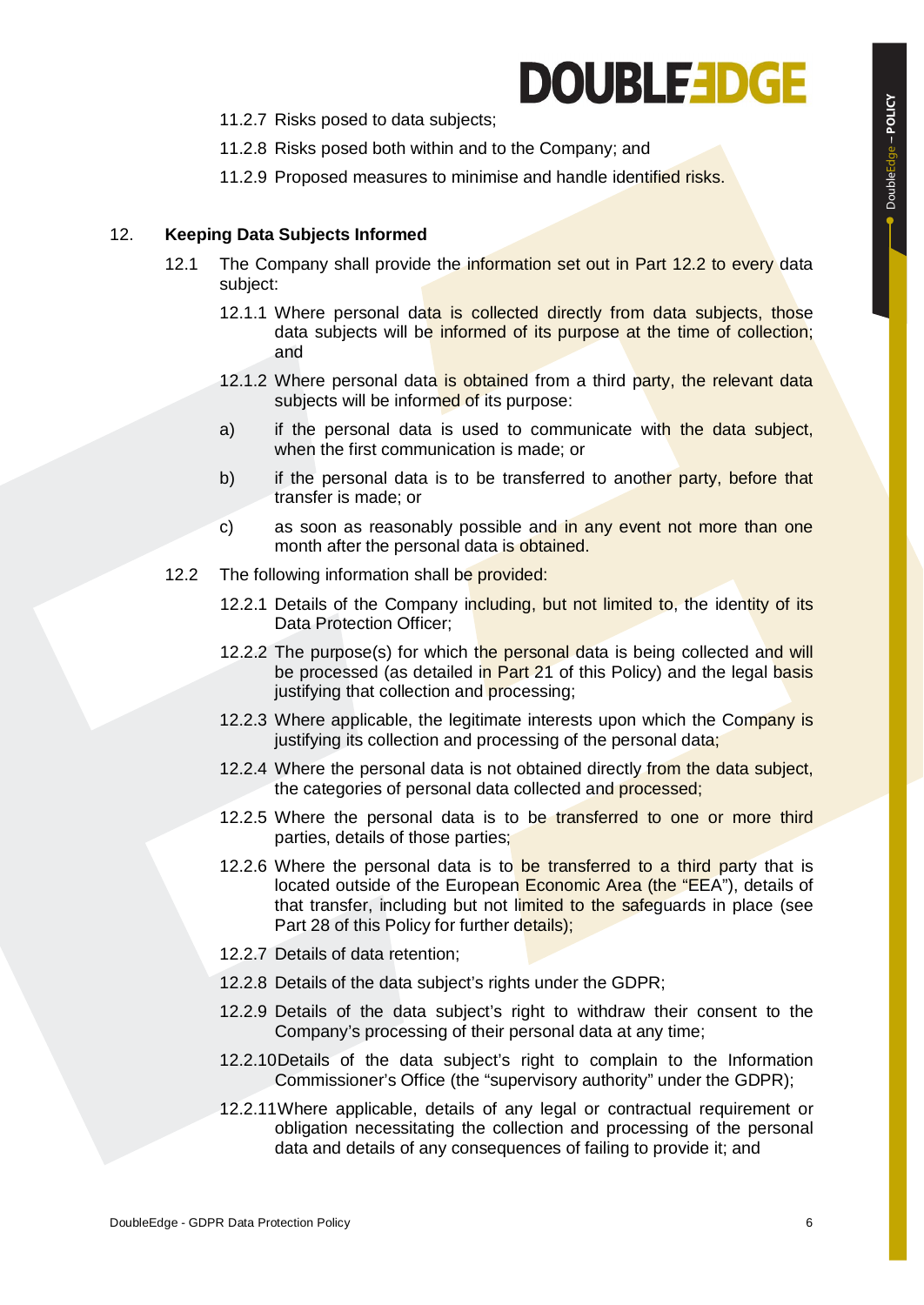## IUBILE I

12.2.12Details of any automated decision-making or profiling that will take place using the personal data, including information on how decisions will be made, the significance of those decisions, and any consequences.

#### 13. **Data Subject Access**

- 13.1 Data subjects may make subject access requests ("SARs") at any time to find out more about the personal data which the Company holds about them, what it is doing with that personal data, and why.
- 13.2 Employees wishing to make a SAR should do using a Subject Access Request Form
- 13.3 Responses to SARs shall normally be made within one month of receipt, however this may be extended by up to two months if the SAR is complex and/or numerous requests are made. If such additional time is required, the data subject shall be informed.
- 13.4 All SARs received shall be handled by the Company's Data Protection Officer.
- 13.5 The Company does not charge a fee for the handling of normal SARs. The Company reserves the right to charge reasonable fees for additional copies of information that has already been supplied to a data subject, and for requests that are manifestly unfounded or excessive, particularly where such requests are repetitive.

#### 14. **Rectification of Personal Data**

- 14.1 Data subjects have the right to require the Company to rectify any of their personal data that is inaccurate or incomplete.
- 14.2 The Company shall rectify the personal data in question, and inform the data subject of that rectification, within one month of the data subject informing the Company of the issue. The period can be extended by up to two months in the case of complex requests. If such additional time is required, the data subject shall be informed.
- 14.3 In the event that any affected personal data has been disclosed to third parties, those parties shall be informed of any rectification that must be made to that personal data.

#### 15. **Erasure of Personal Data**

- 15.1 Data subjects have the right to request that the Company erases the personal data it holds about them in the following circumstances:
	- 15.1.1 It is no longer necessary for the Company to hold that personal data with respect to the purpose(s) for which it was originally collected or processed;
	- 15.1.2 The data subject wishes to withdraw their consent to the Company holding and processing their personal data;
	- 15.1.3 The data subject objects to the Company holding and processing their personal data (and there is no overriding legitimate interest to allow the Company to continue doing so) (see Part 18 of this Policy for further details concerning the right to object);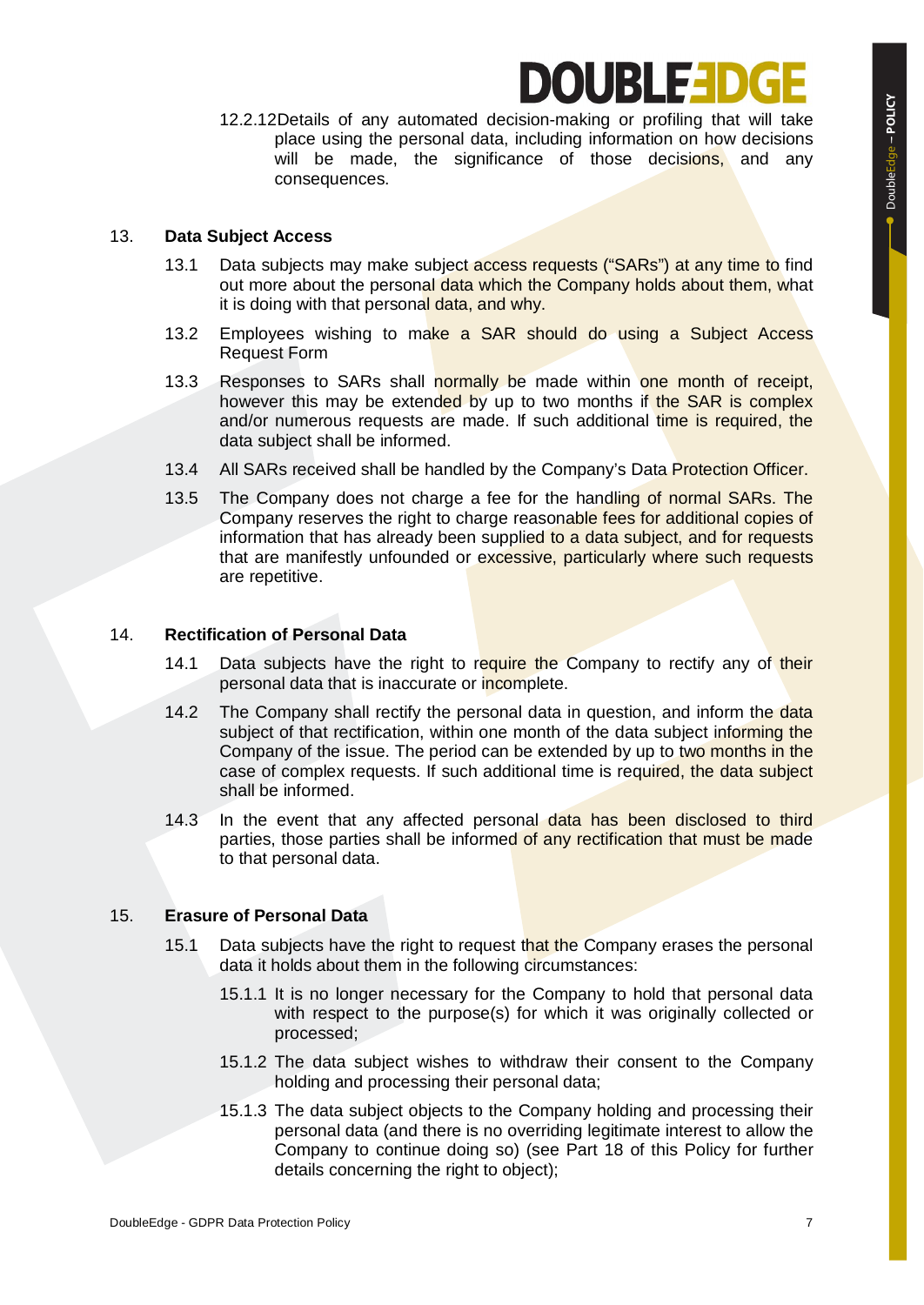## **OUBLEEDGE**

- 15.1.4 The personal data has been processed unlawfully;
- 15.1.5 The personal data needs to be erased in order for the Company to comply with a particular legal obligation
- 15.2 Unless the Company has reasonable grounds to refuse to erase personal data, all requests for erasure shall be complied with, and the data subject informed of the erasure, within one month of receipt of the data subject's request. The period can be extended by up to two months in the case of complex requests. If such additional time is required, the data subject shall be informed.
- 15.3 In the event that any personal data that is to be erased in response to a data subject's request has been disclosed to third parties, those parties shall be informed of the erasure (unless it is impossible or would require disproportionate effort to do so).

#### 16. **Restriction of Personal Data Processing**

- 16.1 Data subjects may request that the Company ceases processing the personal data it holds about them. If a data subject makes such a request, the Company shall retain only the amount of personal data concerning that data subject (if any) that is necessary to ensure that the personal data in question is not processed further.
- 16.2 In the event that any affected personal data has been disclosed to third parties, those parties shall be informed of the applicable restrictions on processing it (unless it is impossible or would require disproportionate effort to do so).

#### 17. **Data Portability**

- 17.1 The Company processes personal data using automated means.
- 17.2 Where data subjects have given their consent to the Company to process their personal data in such a manner, or the processing is otherwise required for the performance of a contract between the Company and the data subject, data subjects have the right, under the GDPR, to receive a copy of their personal data and to use it for other purposes (namely transmitting it to other data controllers).
- 17.3 Where technically feasible, if requested by a data subject, personal data shall be sent directly to the required data controller.
- 17.4 All requests for copies of personal data shall be complied with within one month of the data subject's request. The **period** can be extended by up to two months in the case of complex or numerous requests. If such additional time is required, the data subject shall be informed

#### 18. **Objections to Personal Data Processing**

18.1 Data subjects have the right to object to the Company processing their personal data based on legitimate interests, direct marketing (including profiling), Where a data subject objects to the Company processing their personal data based on its legitimate interests, the Company shall cease such processing immediately, unless it can be demonstrated that the Company's legitimate grounds for such processing override the data subject's interests,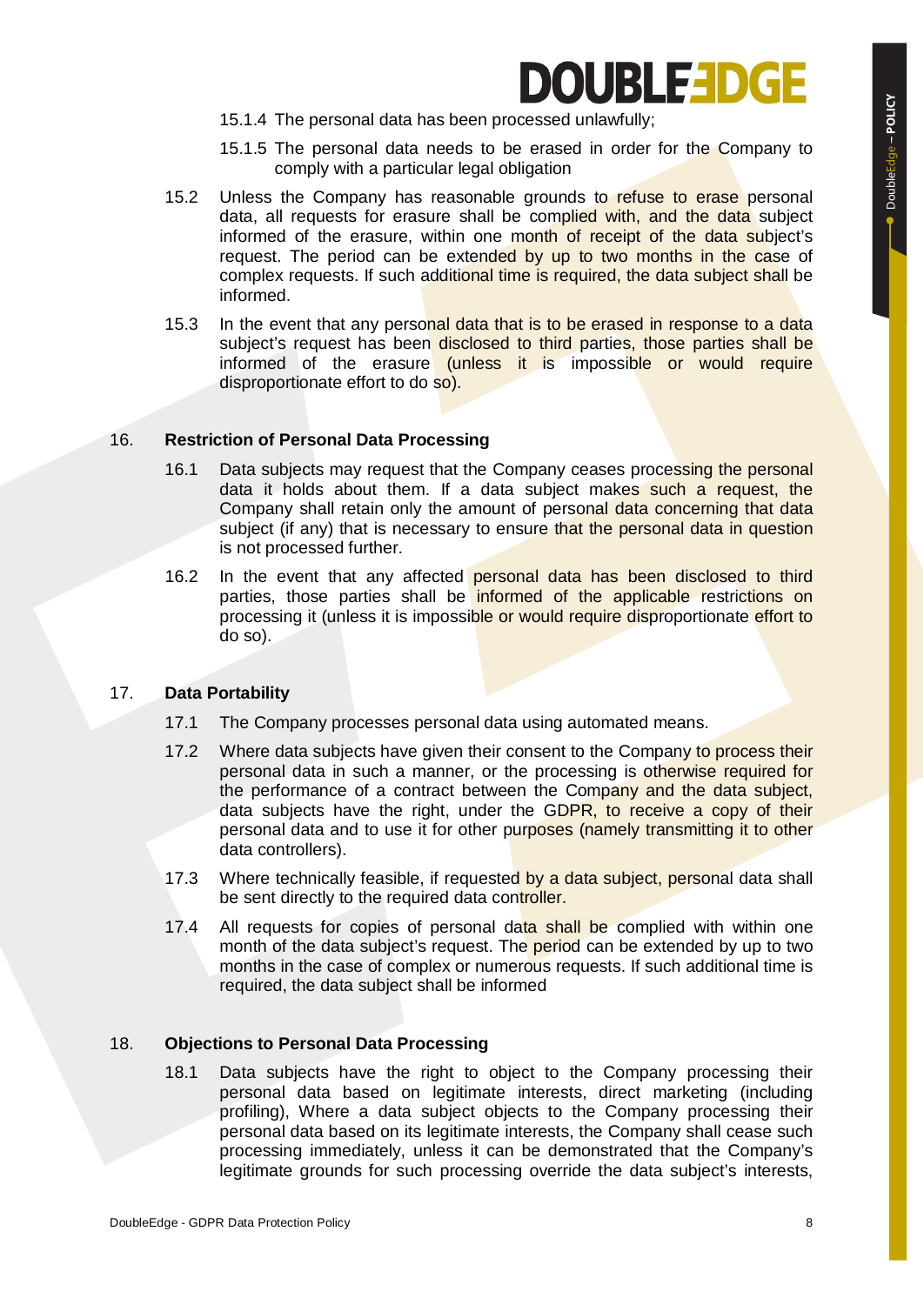# **IURLED**

rights, and freedoms, or that the processing is necessary for the conduct of legal claims.

- 18.2 Where a data subject objects to the Company processing their personal data for direct marketing purposes, the Company shall cease such processing immediately.
- 18.3 **[**Where a data subject objects to the Company processing their personal data for scientific and/or historical research and statistics purposes, the data subject must, under the GDPR, "demonstrate grounds relating to his or her particular situation". The Company is not required to comply if the research is necessary for the performance of a task carried out for reasons of public interest.**]**

#### 19. **Data Security - Transferring Personal Data and Communications**

The Company shall ensure that the following measures are taken with respect to all communications and other transfers involving personal data:

- 19.1 All emails containing personal data must be encrypted
- 19.2 All emails containing personal data must be marked "confidential";
- 19.3 Personal data may be transmitted over secure networks only; transmission over unsecured networks is not permitted in any circumstances;
- 19.4 Personal data may not be transmitted over a wireless network if there is a wired alternative that is reasonably practicable;
- 19.5 Personal data contained in the body of an email, whether sent or received, should be copied from the body of that email and stored securely. The email itself should be deleted. All temporary files associated therewith should also be deleted
- 19.6 Where personal data is to be sent by facsimile transmission the recipient should be informed in advance of the transmission and should be waiting by the fax machine to receive the data;
- 19.7 Where personal data is to be transferred in hardcopy form it should be passed directly to the recipient and
- 19.8 All personal data to be transferred physically, whether in hardcopy form or on removable electronic media shall be transferred in a suitable container marked "confidential".

#### 20. **Data Security - Storage**

The Company shall ensure that the following measures are taken with respect to the storage of personal data:

- 20.1 All electronic copies of personal data should be stored securely using passwords and data encryption;
- 20.2 All hardcopies of personal data, along with any electronic copies stored on physical, removable media should be stored securely in a locked box, drawer, cabinet, or similar;
- 20.3 All personal data stored electronically should be backed up regularly with backups stored offsite. All backups should be encrypted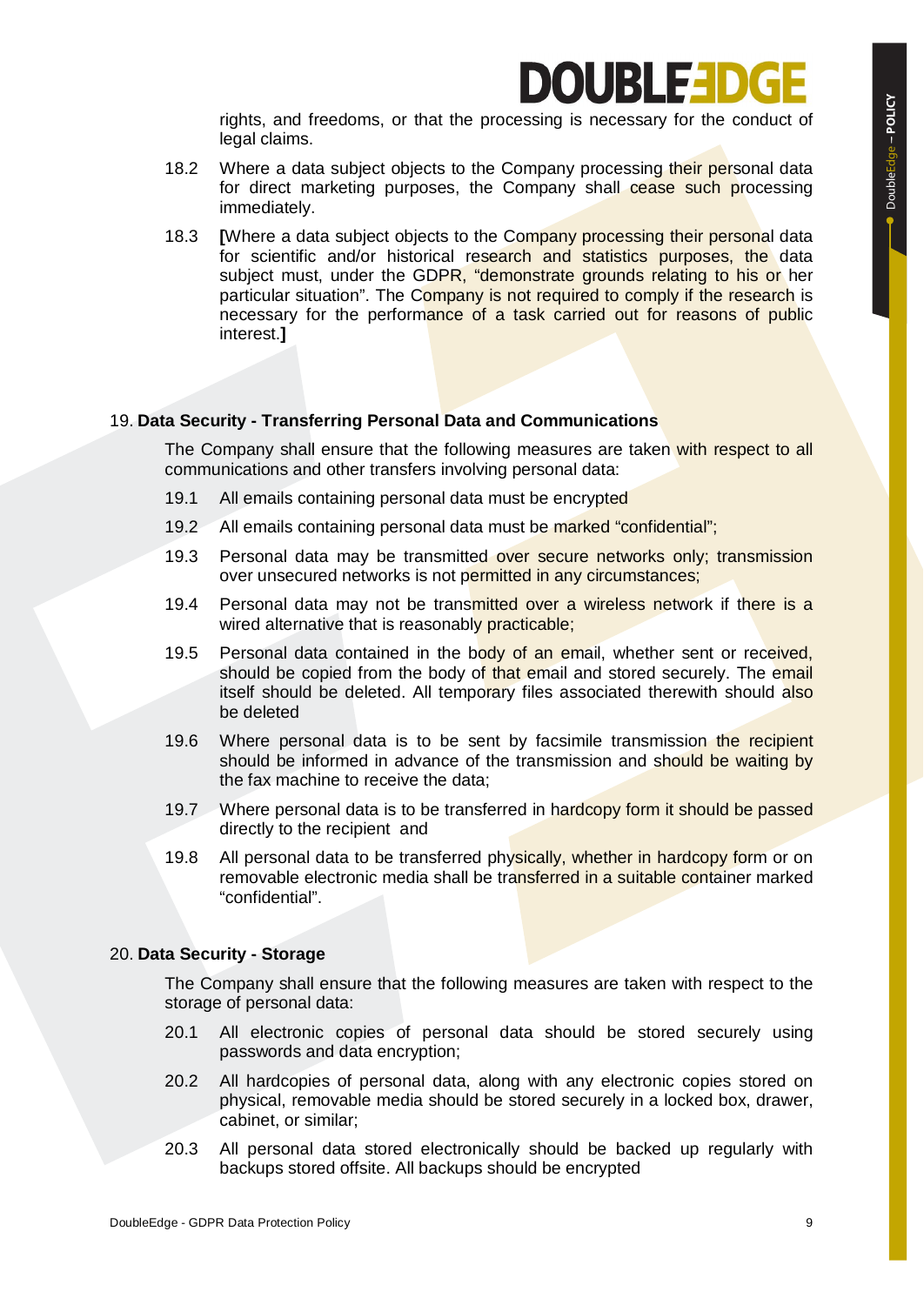# **IUBLE-I**

- 20.4 No personal data should be stored on any mobile device (including, but not limited to, laptops, tablets, and smartphones), whether such device belongs to the Company or otherwise and
- 20.5 No personal data should be transferred to any device personally belonging to an employee and personal data may only be transferred to devices belonging to agents, contractors, or other parties working on behalf of the Company where the party in question has agreed to comply fully with the letter and spirit of this Policy and of the GDPR (which may include demonstrating to the Company that all suitable technical and organisational measures have been taken).

#### 21. **Data Security - Disposal**

When any personal data is to be erased or otherwise disposed of for any reason (including where copies have been made and are no longer needed), it should be securely deleted and disposed of. For further information on the deletion and disposal of personal data, please refer to the Company's Data Retention Policy.

#### 22. **Data Security - Use of Personal Data**

The Company shall ensure that the following measures are taken with respect to the use of personal data:

- 22.1 No personal data may be shared informally and if an employee, agent, subcontractor, or other party working on behalf of the Company requires access to any personal data that they do not already have access to, such access should be formally requested from the Compliance Officer.
- 22.2 No personal data may be transferred to any employees, agents, contractors, or other parties, whether such parties are working on behalf of the Company or not, without the authorisation of the Compliance Officer;
- 22.3 Personal data must be handled with care at all times and should not be left unattended or on view to unauthorised employees, agents, sub-contractors, or other parties at any time;
- 22.4 If personal data is being viewed on a computer screen and the computer in question is to be left unattended for any period of time, the user must lock the computer and screen before leaving it; and

### 23. **Data Security - IT Security**

The Company shall ensure that the following measures are taken with respect to IT and information security:

- 23.1 All passwords used to protect personal data should be changed regularly and should not use words or phrases that can be easily guessed or otherwise compromised. All passwords must contain a combination of uppercase and lowercase letters, numbers, and symbols.
- 23.2 Under no circumstances should any passwords be written down or shared between any employees, agents, contractors, or other parties working on behalf of the Company, irrespective of seniority or department. If a password is forgotten, it must be reset using the applicable method. IT staff do not have access to passwords;
- 23.3 All software (including, but not limited to, applications and operating systems)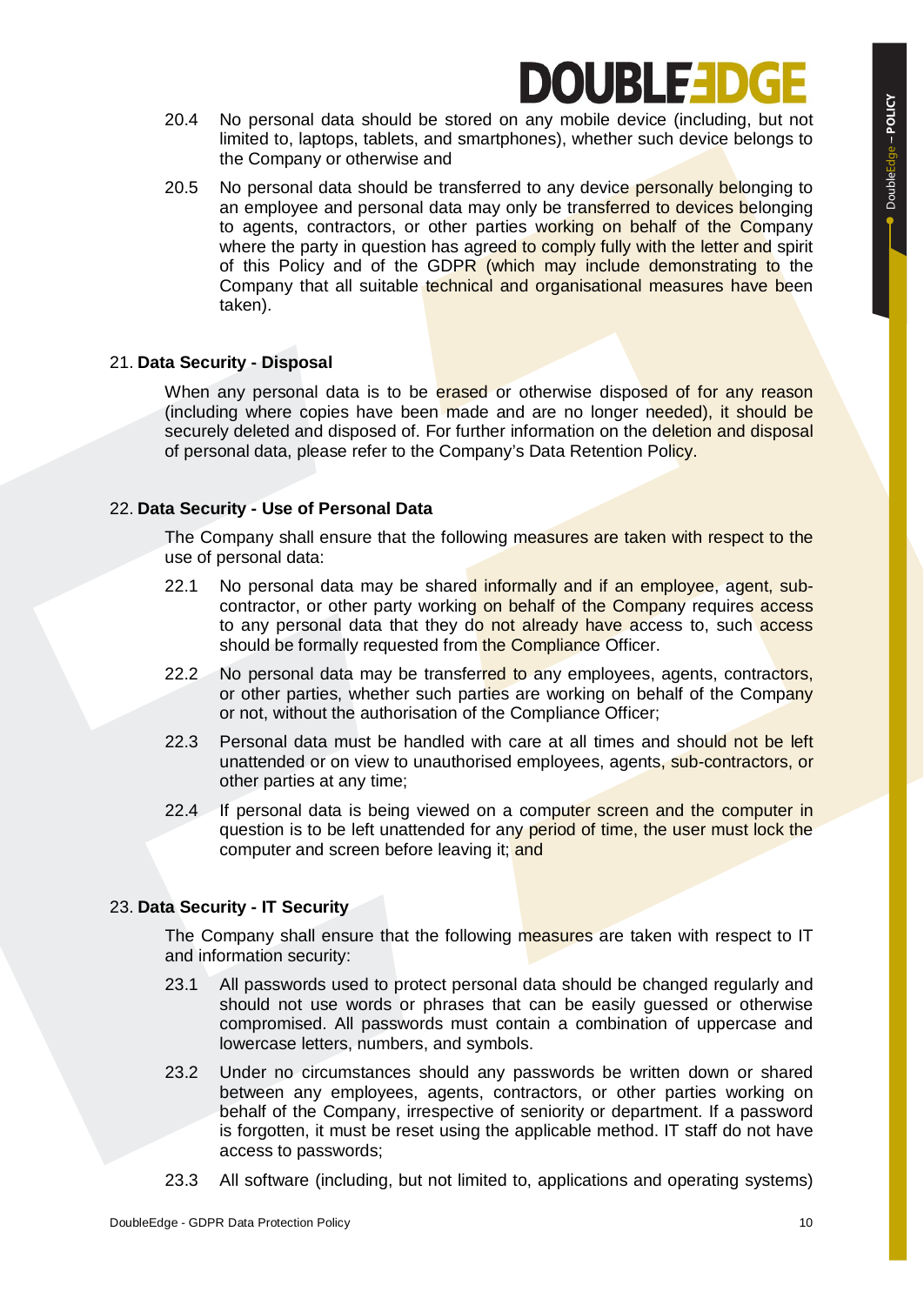### **IUBLE:**

shall be kept up-to-date. The Company's IT staff shall be responsible for installing any and all security-related updates after the updates are made available by the publisher or manufacturer and

23.4 No software may be installed on any Company-owned computer or device without the prior approval of the Compliance Department.

#### 24. **Organisational Measures**

The Company shall ensure that the following measures are taken with respect to the collection, holding, and processing of personal data:

- 24.1 All employees, agents, contractors, or other parties working on behalf of the Company shall be made fully aware of both their individual responsibilities and the Company's responsibilities under the GDPR and under this Policy, and shall be provided with a copy of this Policy;
- 24.2 Only employees, agents, sub-contractors, or other parties working on behalf of the Company that need access to, and use of, personal data in order to carry out their assigned duties correctly shall have access to personal data held by the Company;
- 24.3 All employees, agents, contractors, or other parties working on behalf of the Company handling personal data will be appropriately trained to do so;
- 24.4 All employees, agents, contractors, or other parties working on behalf of the Company handling personal data will be appropriately supervised;
- 24.5 All employees, agents, contractors, or other parties working on behalf of the Company handling personal data shall be required and encouraged to exercise care, caution, and discretion when discussing work-related matters that relate to personal data, whether in the workplace or otherwise:
- 24.6 Methods of collecting, holding, and processing personal data shall be regularly evaluated and reviewed;
- 24.7 All personal data held by the Company shall be reviewed periodically, as set out in the Company's Data Retention Policy;
- 24.8 The performance of those employees, agents, contractors, or other parties working on behalf of the Company handling personal data shall be regularly evaluated and reviewed;
- 24.9 All employees, agents, contractors, or other parties working on behalf of the Company handling personal data will be bound to do so in accordance with the principles of the GDPR and this Policy by contract;
- 24.10 All agents, contractors, or other parties working on behalf of the Company handling personal data must ensure that any and all of their employees who are involved in the processing of personal data are held to the same conditions as those relevant employees of the Company arising out of this Policy and the GDPR; and
- 24.11 Where any agent, contractor or other party working on behalf of the Company handling personal data fails in their obligations under this Policy that party shall indemnify and hold harmless the Company against any costs, liability, damages, loss, claims or proceedings which may arise out of that failure.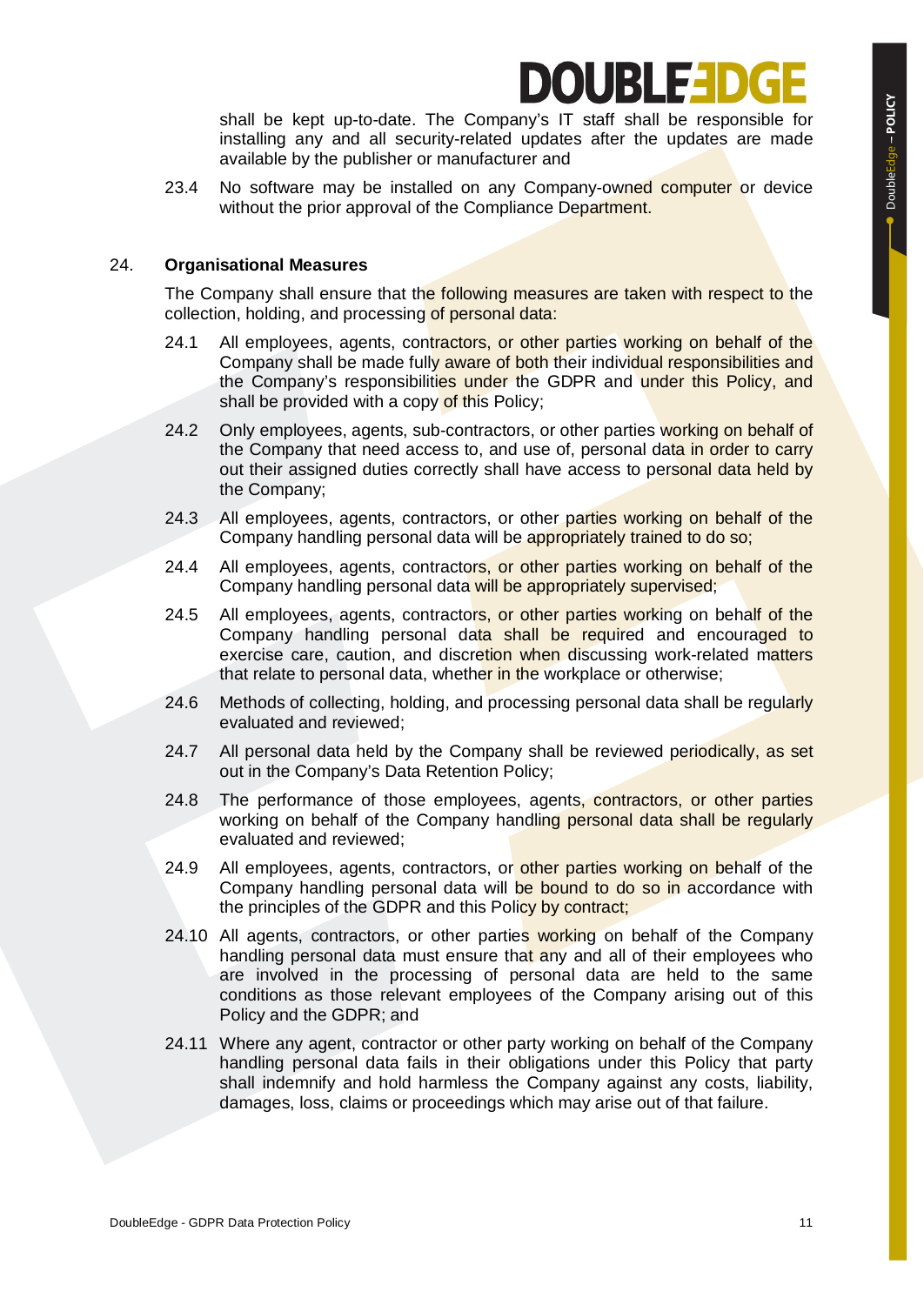## **DOUBLE-IDGE**

#### 25. **Transferring Personal Data to a Country Outside the EEA**

- 25.1 The Company may from time to time transfer ('transfer' includes making available remotely) personal data to countries outside of the EEA.
- 25.2 The transfer of personal data to a country outside of the EEA shall take place only if one or more of the following applies:
	- 25.2.1 The transfer is to a country, territory, or one or more specific sectors in that country (or an international organisation), that the European Commission has determined ensures an adequate level of protection for personal data;
	- 25.2.2 The transfer is to a country (or international organisation) which provides appropriate safeguards in the form of a legally binding agreement between public authorities or bodies; binding corporate rules; standard data protection clauses adopted by the European Commission; compliance with an approved code of conduct approved by a supervisory authority (e.g. the Information Commissioner's Office); certification under an approved certification mechanism (as provided for in the GDPR); contractual clauses agreed and authorised by the competent supervisory authority; or provisions inserted into administrative arrangements between public authorities or bodies authorised by the competent supervisory authority;
	- 25.2.3 The transfer is made with the informed consent of the relevant data subject(s);
	- 25.2.4 The transfer is necessary for the performance of a contract between the data subject and the Company (or for pre-contractual steps taken at the request of the data subject);
	- 25.2.5 The transfer is necessary for important public interest reasons;
	- 25.2.6 The transfer is necessary for the conduct of legal claims;
	- 25.2.7 The transfer is necessary to protect the vital interests of the data subject or other individuals where the data subject is physically or legally unable to give their consent; or
	- 25.2.8 The transfer is made from a register that, under UK or EU law, is intended to provide information to the public and which is open for access by the public in general or otherwise to those who are able to show a legitimate interest in accessing the register.

#### 26. **Data Breach Notification**

- 26.1 All personal data breaches must be reported immediately to the Company's Data Protection Officer.
- 26.2 If a personal data breach occurs and that breach is likely to result in a risk to the rights and freedoms of data subjects (e.g. financial loss, breach of confidentiality, discrimination, reputational damage, or other significant social or economic damage), the Data Protection Officer must ensure that the Information Commissioner's Office is informed of the breach without delay, and in any event, within 72 hours after having become aware of it.
- 26.3 In the event that a personal data breach is likely to result in a high risk (that is, a higher risk than that described under Part 29.2) to the rights and freedoms of data subjects, the Data Protection Officer must ensure that all affected data subjects are informed of the breach directly and without undue delay.